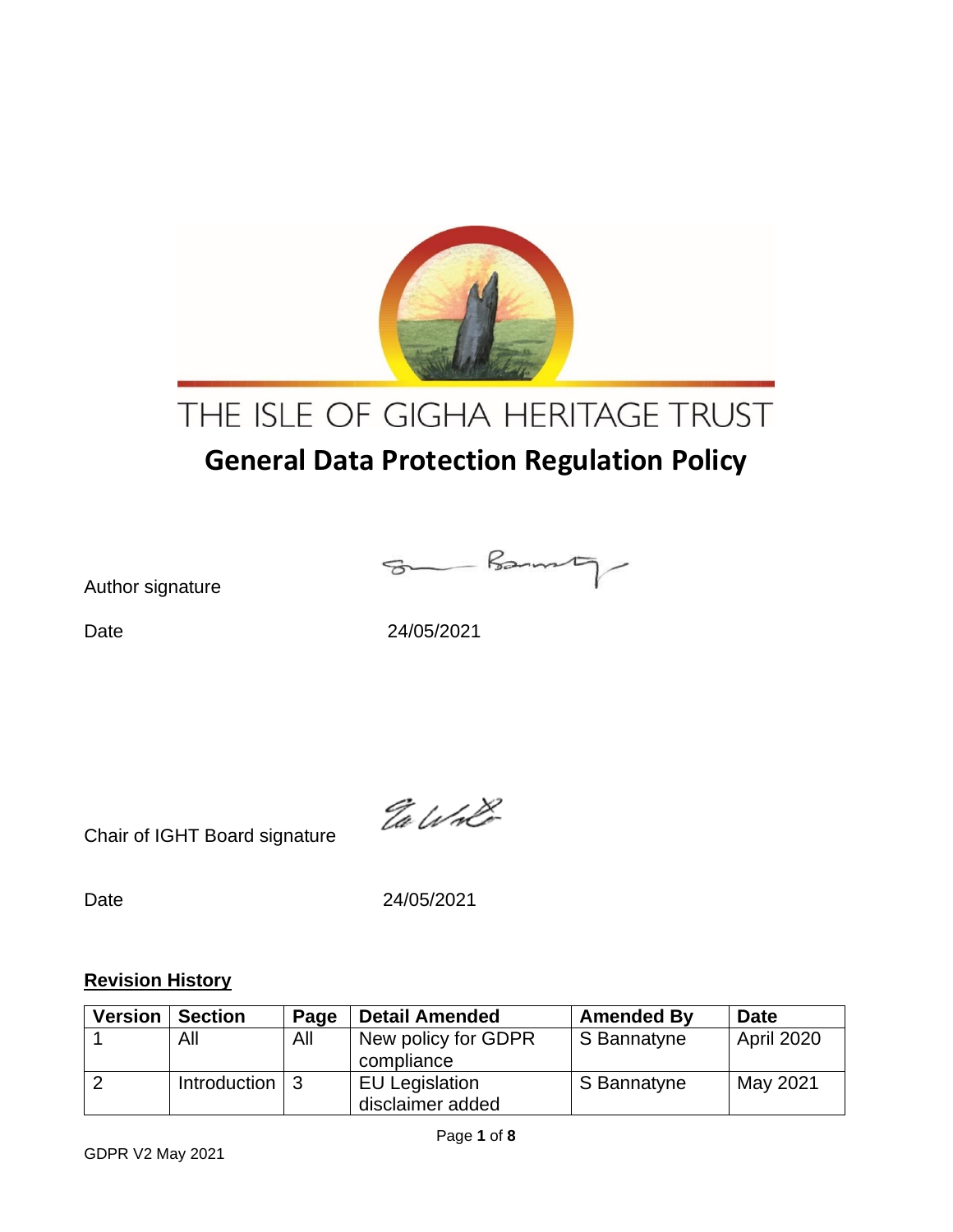#### **Contents**

- i. Introduction
- ii. Data Protection Principles
- iii. Personal data that we process
- iv. How we collect your personal data
- v. How we use your personal data
- vi. Purposes for which we process your personal data
- vii. Transfers to third parties
- viii. Who has access to your data?
- ix. Data Security
- x. Data Retention
- xi. Rights of access, correction, erasure and restriction
- xii. Right to withdraw consent
- xiii. Website and Cookies
- xiv. Identity and Contact details for the controller
- xv. Appendix A: Examples of the 6 legal bases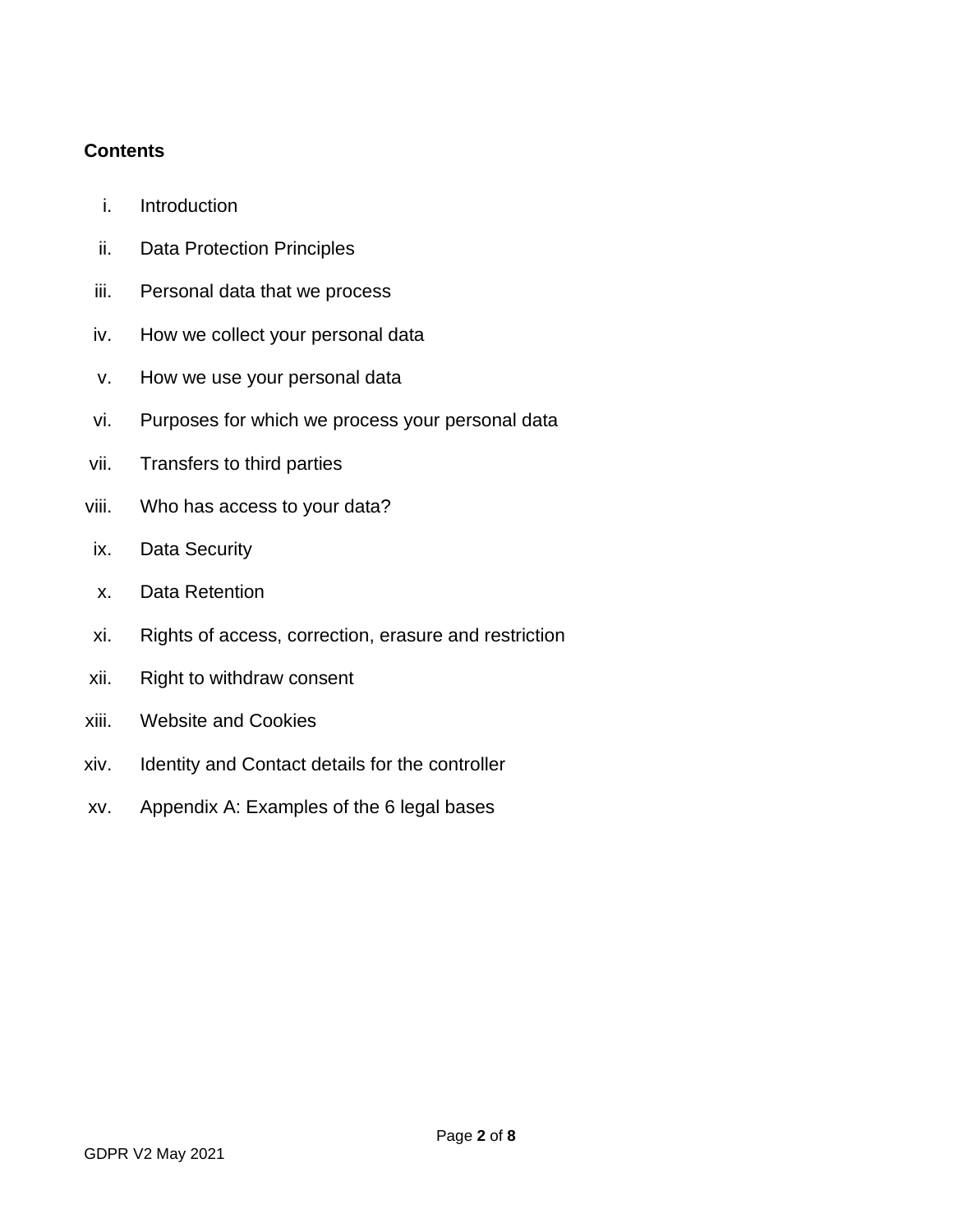#### **i. INTRODUCTION**

The Isle of Gigha Heritage Trust and subsidiary companies Gigha Trading Ltd, Gigha Renewable Energy Ltd and Gigha Green Power Ltd ("we" or "us") take the privacy and security of personal data very seriously.

In this policy, we set out how we collect and use personal data before, during and after your relationship with us, in accordance with the General Data Protection Regulation 2018 (GDPR).

We may update this policy at any time, and we may provide you with additional privacy policies where applicable.

You have the right to make a complaint at any time to the Information Commissioner's Office (ICO), the UK supervisory authority for data protection issues.

**NB:** The UK is no longer a member of the European Union. EU legislation as it applied to the UK on 31 December 2020 is now a part of UK domestic legislation, under the control of the UK's Parliaments and Assemblies, and is published on legislation.gov.uk. EU legislation which applied directly or indirectly to the UK before 11.00 p.m. on 31 December 2020 has been retained in UK law as a form of domestic legislation known as 'retained EU legislation', therefore all references to EU legislation throughout all IGHT policies will remain applicable.

### **ii. DATA PROTECTION PRINCIPLES**

We will comply with data protection law including the 6 principles of GDPR which are:

1. To process your personal data lawfully, fairly and in a transparent way.

2. To collect your personal data only for valid purposes that we have advised you about and to not use your personal data in any way that is incompatible with those purposes (unless we have notified you and explained the lawful ground that allows us to do so).

3. To only process your personal data to the extent necessary for the purposes we have advised you about.

4. To keep your personal data accurate and kept up to date.

5. To keep your personal data only if necessary for the purposes we have told you about.

6. To keep your personal data secure.

#### **iii. PERSONAL DATA THAT WE PROCESS**

Personal data means any information about an individual from which that person can be identified. It does not include anonymous data where the identity has been removed.

We will collect, store, and use the following categories of personal data about you:

• Name, title, address, telephone number, personal email address, address confirmation, confirmation of electoral roll registration.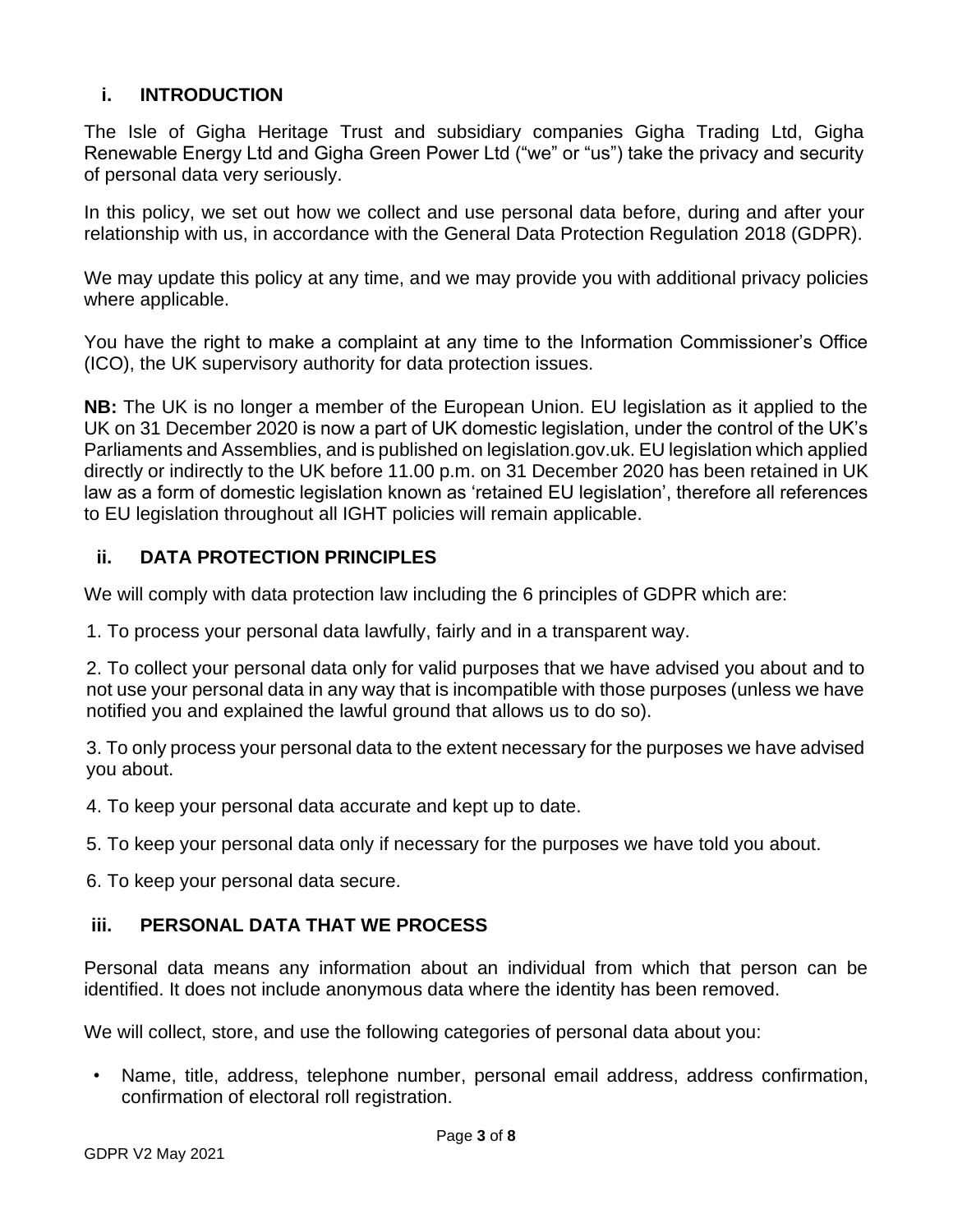### **iv. HOW WE COLLECT YOUR PERSONAL DATA**

Personal data is collected through registration under the following categories:

Isle of Gigha Heritage Trust Membership; director registrations; Homehunt Gigha; Tenancy agreements; employee contracts; holiday cottage bookings; Gift Aid donations; moorings and pontoon registrations.

### **v. HOW WE USE YOUR PERSONAL DATA**

We will only use personal data with the 6 legal bases stated in the GDPR:

- 1) The data subject has given consent to the processing.
- 2) Processing is necessary for performance of a contract between the two parties.
- 3) Processing is necessary for compliance with a legal obligation.
- 4) Processing is necessary to protect the data subject's vital interests.
- 5) Processing is necessary in order to protect a public interest or exercise official authority.
- 6) Processing is necessary for the purpose of legitimate interests, so long as fundamental rights and freedoms aren't infringed.

Please refer to Appendix A to view examples of the 6 legal bases.

# **vi. PURPOSES FOR WHICH WE PROCESS YOUR PERSONAL DATA**

We will only process your personal data if we have a lawful ground for processing such data. Most commonly, we will use your personal information in the following circumstances:

- 1. Where it is necessary for our legitimate interests (or those of a third party) and your interests and fundamental rights do not override those interests.
- 2. Where we need to assess and analyse information to help improve the operation of, and manage the performance of, our business.
- 3. Where we have a responsibility to prevent, detect and prosecute fraud and other crimes.

IGHT and its subsidiary companies **do not** carry out the following:

- o Direct marketing using personal data
- o Obtain sensitive data
- $\circ$  Share personal data with other agencies unless this is required under the one of the 6 legal bases listed in the GDPR

# **vii. TRANSFERS TO THIRD PARTIES**

We may have to share your personal data with third parties, including third-party service providers for example because it is necessary to administer the working relationship with you or where we have another legitimate interest in doing so.

Third party providers may carry out the following services: IT support; insurance services;

financial services; payroll services; confidential waste disposal services; legal services;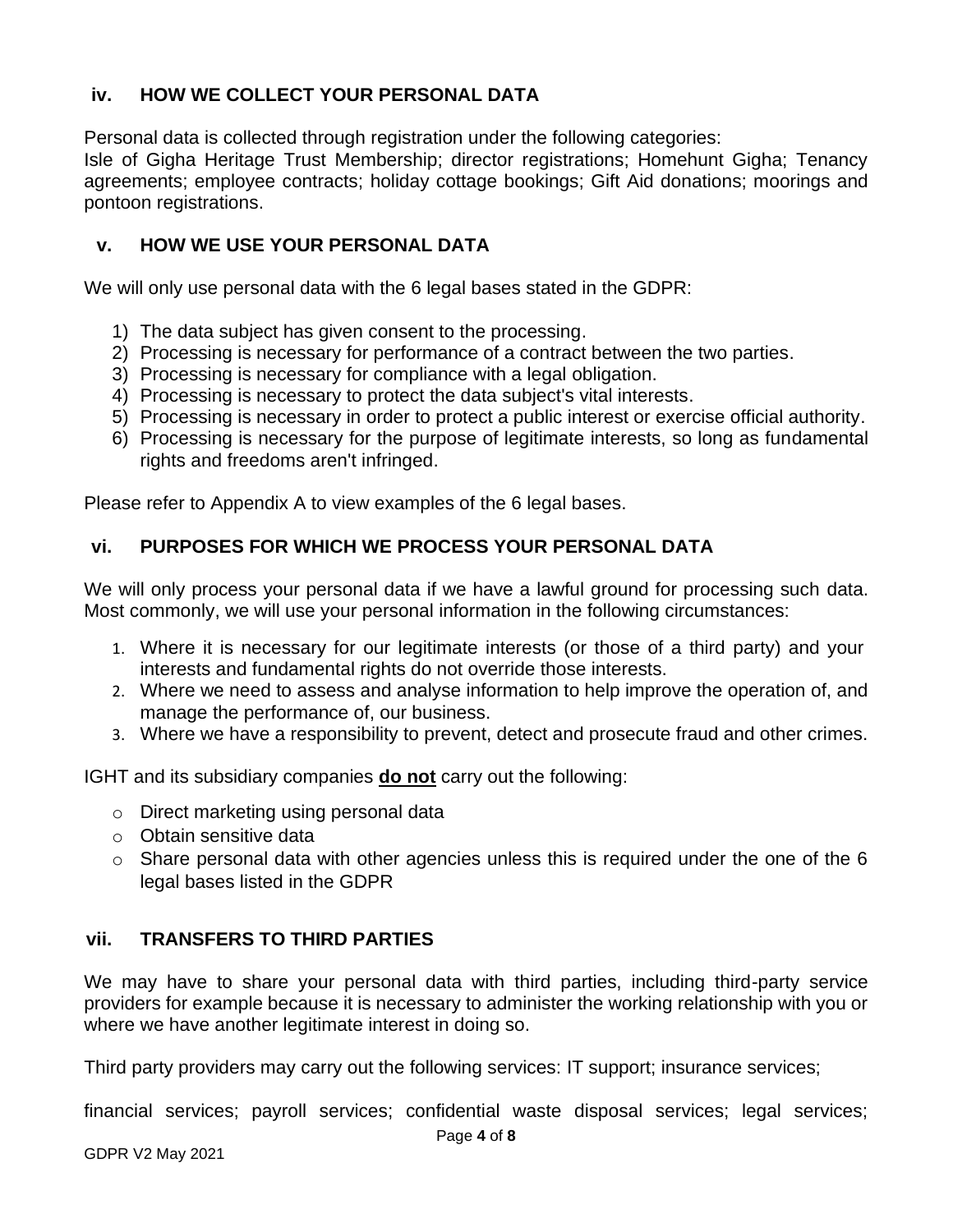Government agencies e.g. HMRC, Health and Safety Executive; online travel agents (holiday cottage bookings).

We may also need to share your personal information with a regulator or to otherwise comply with the law.

We require third parties to respect the security of your data and to treat it in accordance with the law. They must act only in accordance with our instructions and they agree to keep your personal data confidential and secure.

#### **viii. WHO HAS ACCESS TO YOUR DATA?**

Directors and employees of The Isle of Gigha Heritage Trust and its subsidiary companies, where appropriate, have access to your data, as do third party service providers.

#### **ix. DATA SECURITY**

We have put in place appropriate security measures to prevent your personal information from being accidentally lost, used or accessed in an unauthorised way, altered or disclosed.

We have put in place procedures to deal with any suspected data security breach and will notify you and any applicable regulator of a suspected breach where we are legally required to do so.

#### **x. DATA RETENTION**

We will only retain your personal information for as long as necessary to fulfil the purposes we collected it for, including for the purposes of satisfying any legal, accounting, or reporting requirements.

To determine the appropriate retention period for personal data, we consider the amount, nature, and sensitivity of the personal data, the potential risk of harm from unauthorised use or disclosure of your personal data, the purposes for which we process your personal data and whether we can achieve those purposes through other means, and the applicable legal requirements.

In some circumstances we may anonymise your personal information so that it can no longer be associated with you, in which case we may use such information without further notice to you.

#### **xi. RIGHTS OF ACCESS, CORRECTION, ERASURE, AND RESTRICTION**

It is important that the personal data we hold about you is accurate and up to date. Please keep us informed if your personal information changes.

Under GDPR you have the:

• **Right to be Informed** about the collection and use of personal data, the purpose for processing, retention periods and who the data will be shared with.

• **Right of access** to your personal information (commonly known as a "data subject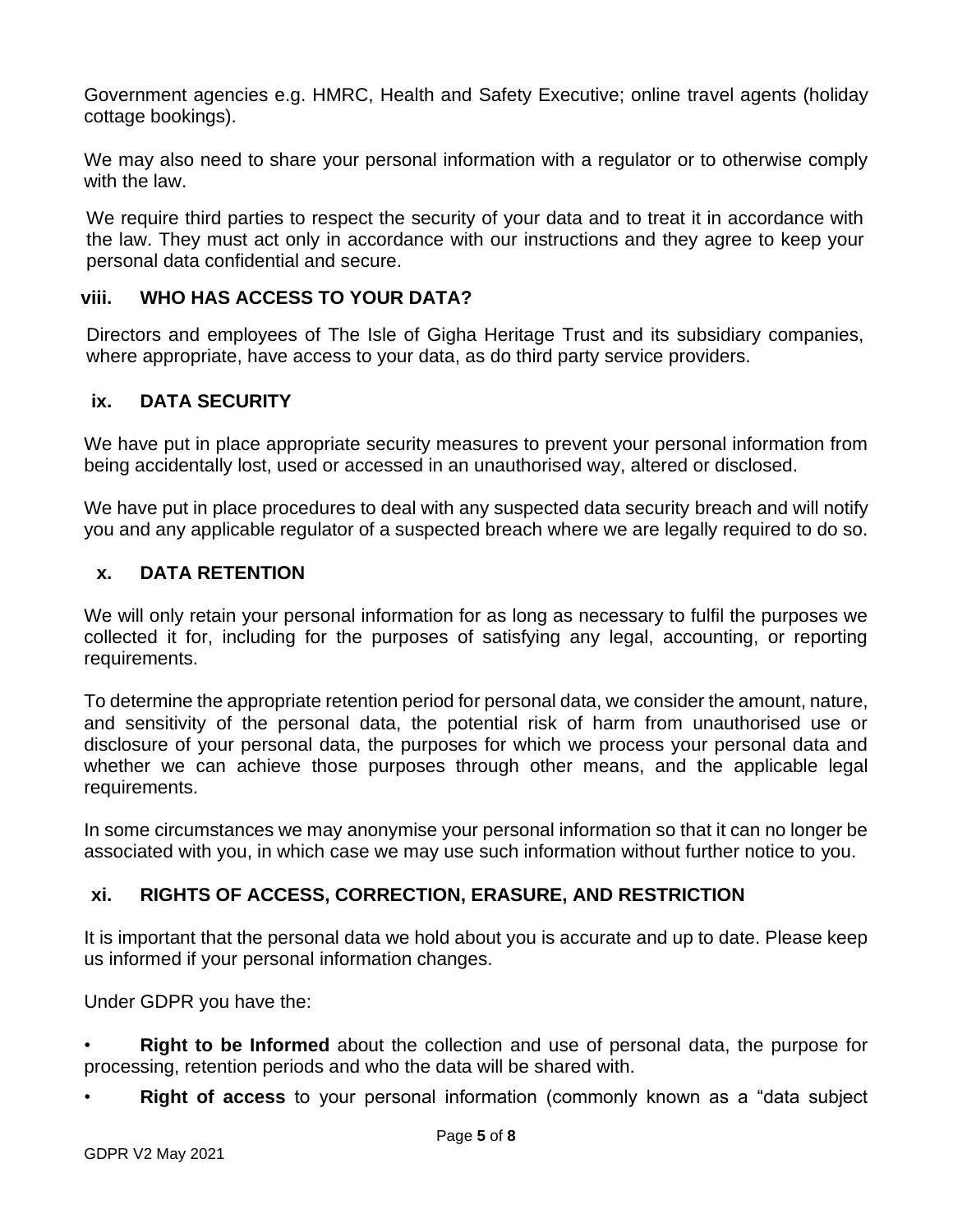access request"). This enables you to receive a copy of the personal information we hold about you and to check that we are lawfully processing it.

• **Right to correction** of the personal information that we hold about you. This enables you to have any incomplete or inaccurate information we hold about you corrected.

• **Right to erasure** of your personal information. This enables you to ask us to delete or remove personal information where there is no good reason for us continuing to process it. You also have the right to ask us to delete or remove your personal information where you have exercised your right to object to processing (see below).

• **Right to object to processing** of your personal information where we are relying on a legitimate interest (or those of a third party) and there is something about your particular situation which makes you want to object to processing on this ground. You also have the right to object where we are processing your personal information for direct marketing purposes.

**Right to request the restriction of processing** of your personal information. This enables you to ask us to suspend the processing of personal information about you, for example if you want us to establish its accuracy or the reason for processing it.

**Right to request the transfer** of your personal information to another party.

If you want to review, verify, correct or request erasure of your personal information, object to the processing of your personal data, or request that we transfer a copy of your personal information to another party, please telephone 01583 505390 or email [office@gigha.org.uk.](mailto:office@gigha.org.uk)

You will not have to pay a fee to access your personal data or to exercise any of the other rights under data protection laws. However, we may charge a reasonable fee if your request for access is clearly unfounded or excessive. Alternatively, we may refuse to comply with the request in such circumstances.

We may need to request specific information from you to help us confirm your identity and ensure your right to access the information (or to exercise any of your other rights). This is another appropriate security measure to ensure that personal information is not disclosed to any person who has no right to receive it.

You have the right to lodge a complaint to the **Information Commissioners' Office** if you believe that we have not complied with the requirements of the GDPR or Data Protection Act 2018 with regard to your Personal Data.

# **xii. RIGHT TO WITHDRAW CONSENT**

In the limited circumstances where you may have provided your consent to the collection, processing and transfer of your personal information for a specific purpose, you have the right to withdraw your consent for that specific processing at any time. To withdraw your consent, please telephone 01583 505390 or email [office@gigha.org.uk.](mailto:office@gigha.org.uk) Once we have received notification that you have withdrawn your consent, we will no longer process your information for the purpose or purposes you originally agreed to, unless we have another legitimate basis for doing so in law.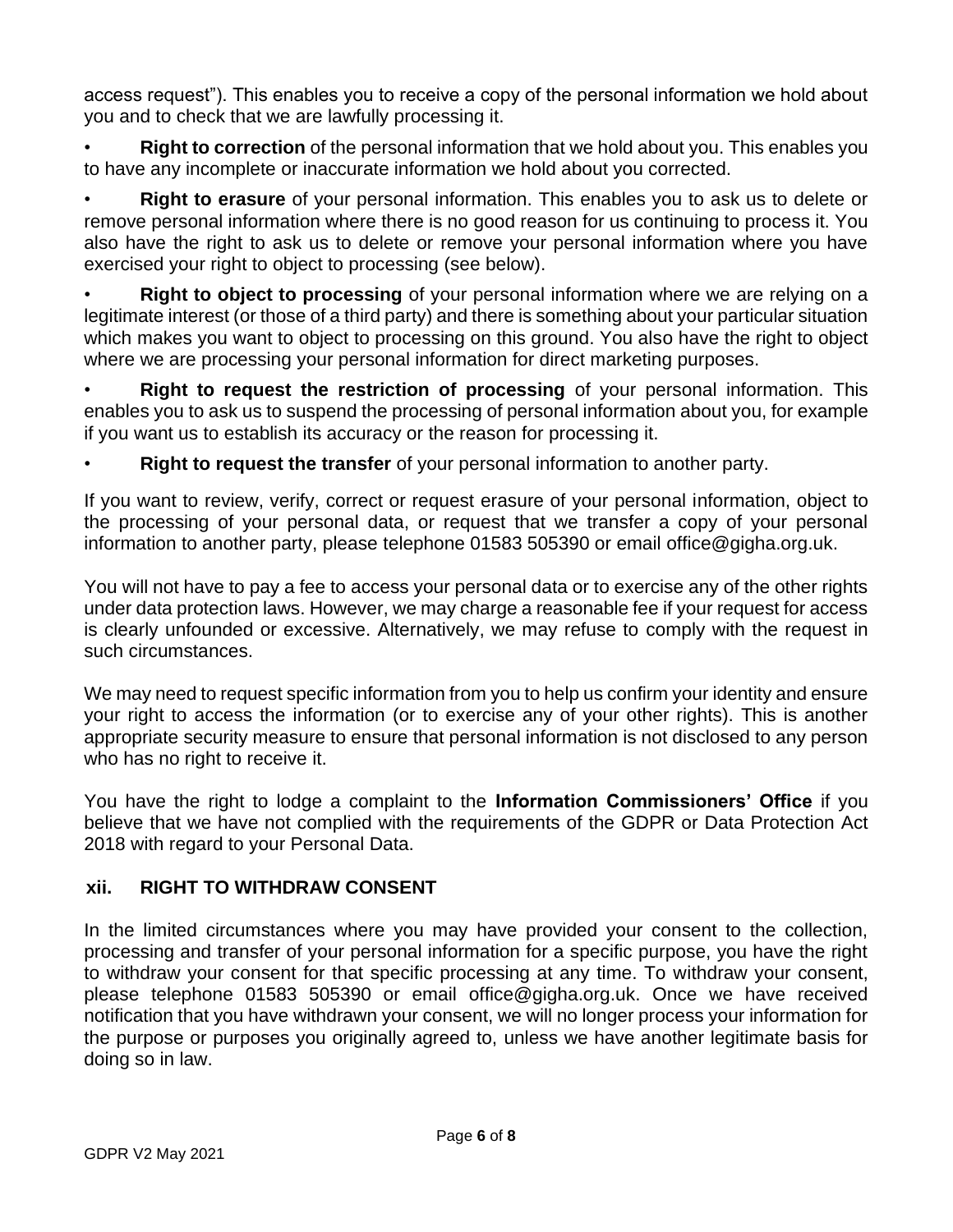#### **xiii. WEBSITE AND COOKIES**

The Isle of Gigha website managed by the Isle of Gigha Heritage Trust uses Cookies. A 'Cookie' is a small text file that is downloaded onto 'terminal equipment' (e.g. a computer or smartphone) when the user accesses a website. It allows the website to recognise that user's device and store some information about the user's preferences or past actions.

The following statement is displayed when viewing the website for the first time to notify the user that Cookies is in use: 'We use cookies to ensure you get the best possible experience on this website'. (This statement will appear periodically thereafter.) There is also an option to 'learn more' about Cookies which opens a new page explaining how to disable Cookies. If the user wishes to consent to Cookies, the user clicks on the 'accept' option. Clicking on the 'accept' option demonstrates a clear affirmative action that the user is consenting to Cookies. A Privacy Notice is available to users of the website [www.gigha.org.uk](http://www.gigha.org.uk/)

### **xiv. IDENTITY AND CONTACT DETAILS FOR THE DATA CONTROLLER**

The Isle of Gigha Heritage Trust is the controller of data for the purposes of the General Data Protection Regulation 2018 and Data Protection Act 2018.

The Isle of Gigha Heritage Trust is registered with the Information Commissioner's Office, the UK supervisory authority for data protection issues:

Registration number ZA639539.

If you have any concerns as to how your data is processed, you can contact the IGHT office on 01583 505390 or email office@gigha.org.uk.

#### **Contact details for ICO:**

The Information Commissioner's Office – Scotland

45 Melville Street

Edinburgh

EH3 7HL

Telephone: 0303 123 1115 Email: [Scotland@ico.org.uk](mailto:Scotland@ico.org.uk)

Website: https://ico.org.uk